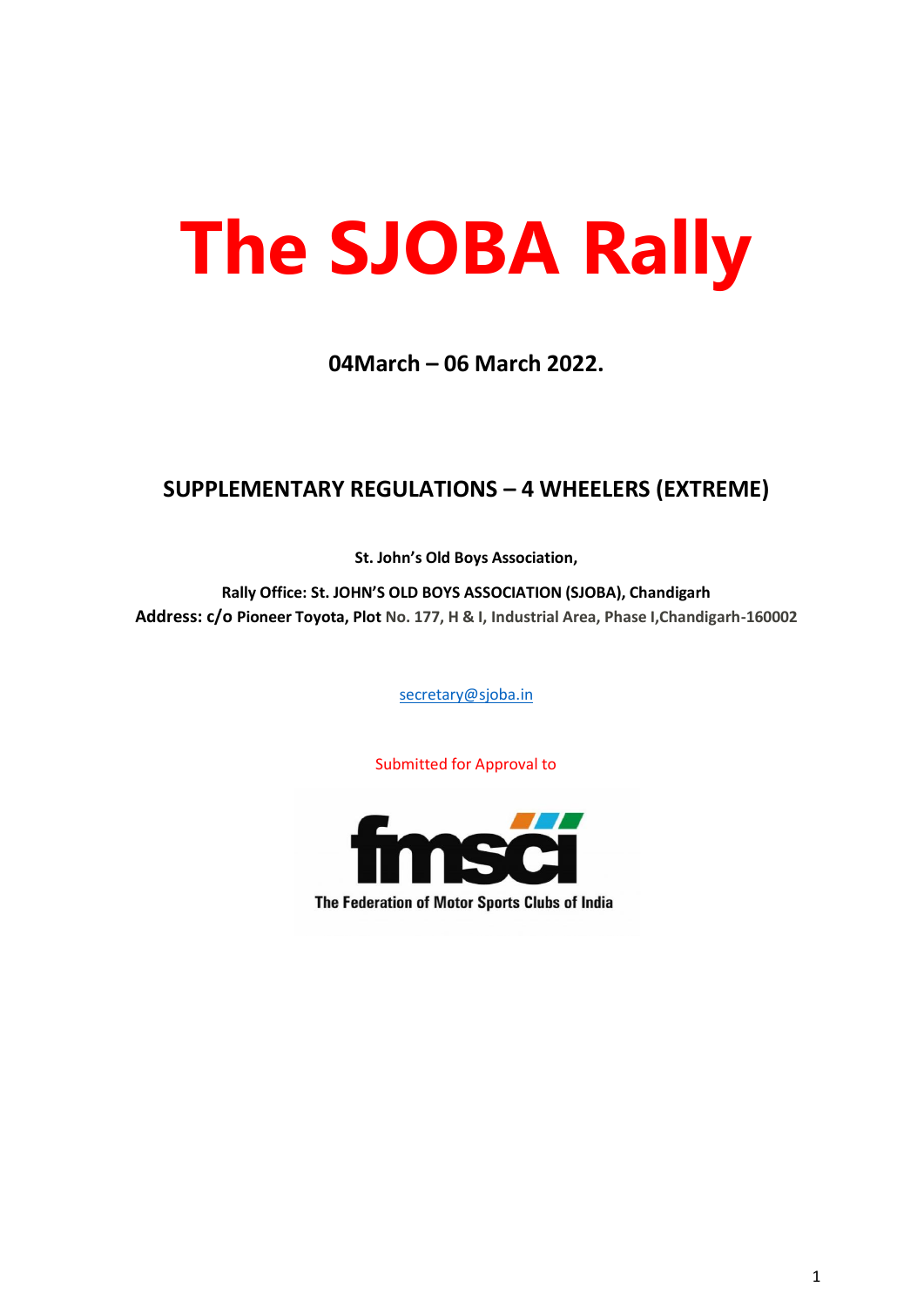## **1 Introduction**

SJOBA 22 Rally will be run in compliance with the **2022**FIA International Sporting Code and its appendices, the **2021** FMSCI General Prescriptions for Stage Rallies and these Supplementary Regulations.

The Federation of Motor Sports Clubs of India (FMSCI) is the National Sports Federation recognized by the Government of India and is the National Sporting Authority (ASN) of Federation Internationale de l' Automobile (FIA) in India.

The 2021 FMSCI General Prescriptions can be found at [http://www.fmsci.co.in.](http://www.fmsci.co.in/)

Modifications, amendments and / or changes to these Supplementary Regulations will be announced only by numbered and dated Bulletins issued by the organizer or the Stewards.

## **1.1 Road Surface**

| <b>Super Special Stage</b> | -1                         |  |
|----------------------------|----------------------------|--|
| <b>Special Stage</b>       | -GRAVEL: 130 Kms           |  |
|                            | <b>BROKEN TARMAC: 0 Km</b> |  |
|                            | TARMAC: 0 Km               |  |

## **1.2 Overall SS Distance and Total Distance of the Itinerary**

| Super Special Stage -4 Kms |        |         |
|----------------------------|--------|---------|
| Special Stage              | $\sim$ | 130 Kms |
| Liaison distance           |        | 257 Kms |
| <b>Total Distance</b>      |        | 391 Kms |

## **2. Organization**

**2.1 FMSCI Titles for which the Rally counts**

**N.A.** N.A.

**2.2 FMSCI Permit Numbers** 

**052/2022 dt 28/02/2022**

## **2.3 Organizers Name, Contact & Address**

## **St. JOHN'S OLD BOYS ASSOCIATION (SJOBA), Chandigarh**

**Address: c/o Pioneer Toyota, Plot No. 177, H & I, Industrial Area, Phase I,Chandigarh-160002** Email: [secretary@sjoba.in](mailto:secretary@sjoba.in)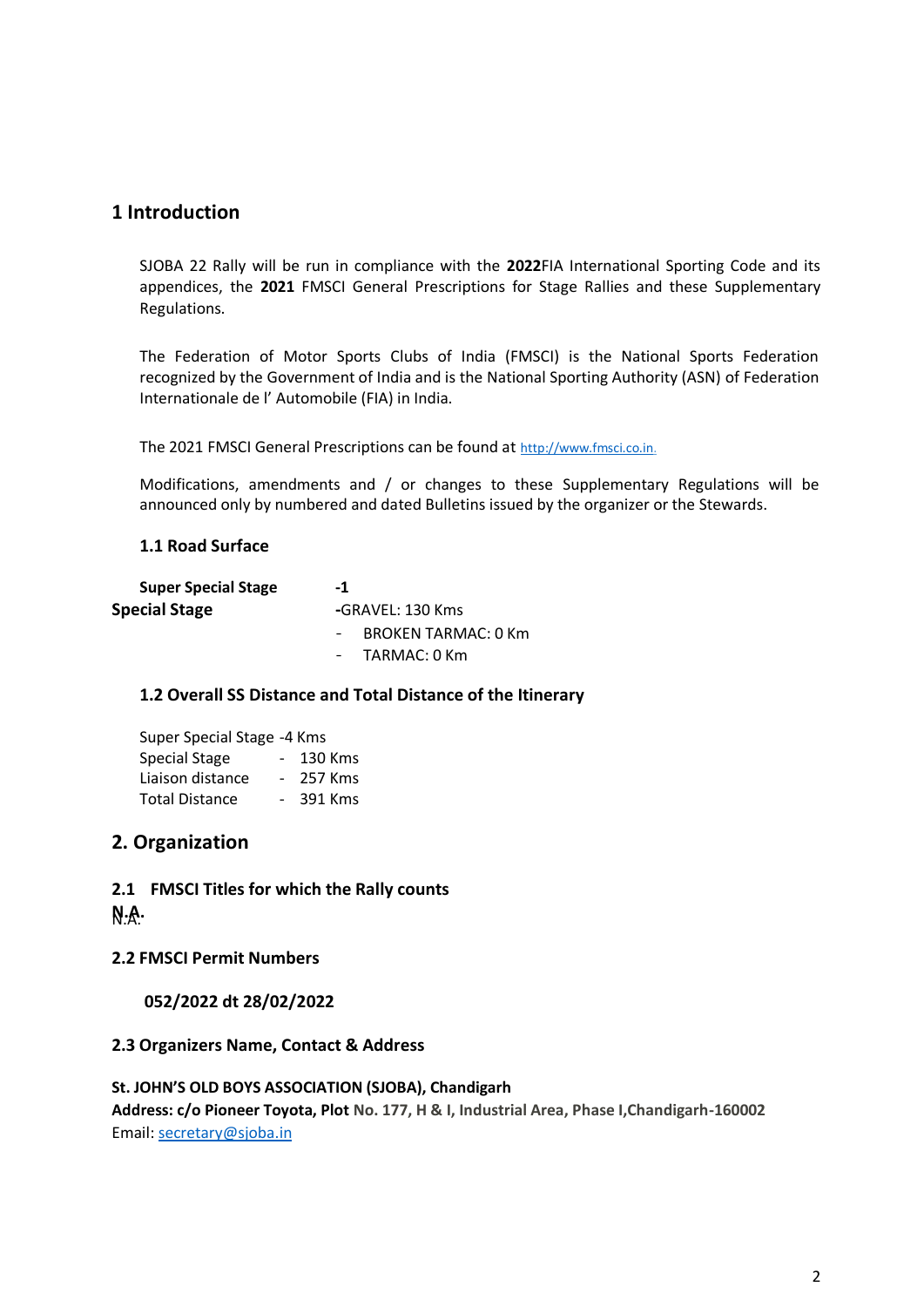## **2.4 Organizing Committee**

| SPS Ghai               | +91 9814113116 |
|------------------------|----------------|
| Nagendra Singh         | +91 9814123104 |
| Nipun Mehan            | +91 9876303090 |
| Sampat Singh           | +91 9814900000 |
| Mac Sarin              | +91 9814012417 |
| Gaganpall Singh Sekhon | +91 9888318042 |
| Sorabh Tayal           | +91 9592999777 |
| Navkiran Singh         | +919814669688  |
| Amit Sethi             | +91 9815100500 |
| Kunal Sikri            | +91 9872008094 |
| Danish Singh Mangat    | +91 7700000498 |
|                        |                |

# **Status of event: Open**

## **Officials of the Event:**

| <b>Chief Steward</b>                | SPS Garcha                        |
|-------------------------------------|-----------------------------------|
| Club Steward                        | Nikhil Jaspal                     |
| <b>Chief Scrutineer</b>             | <b>MPS Reen</b>                   |
| <b>Deputy Scrutineer</b>            | Nitin Jaspal                      |
| <b>Clerk of Course</b>              | SPS Ghai                          |
| Deputy Clerk of Course              | Nagender Singh                    |
| <b>Chief Communications Officer</b> | Amit Sethi                        |
| <b>President of Meet</b>            | Sampat Singh                      |
| Secretary of the Meet               | <b>Gaganpall Singh Sekhon</b>     |
| <b>Chief Marshal</b>                | Manmohan Sarin                    |
| <b>Chief Medical Officer</b>        | Dr. T.P. Singh / Dr. Vivek Kapoor |
| <b>Chief Safety Officer</b>         | Navkiran Singh                    |
| <b>Competitor Relation Officer</b>  | Nipun Mehan                       |
| Chief Timekeeper                    | Kunal Sekhri                      |
| <b>Results Coordinator</b>          | Sorabh Tayal                      |
| SS Stage Coordinator                | Danish Singh Mangat               |
| Judges of Fact                      | All Officials Listed Above        |

## **2.5 Stewards of the Meeting**

| <b>Chief Steward</b>                      | :SPS Garcha (SH-35)                |
|-------------------------------------------|------------------------------------|
| Club Steward                              | : Nikhil Deep Singh Jaspal (J-061) |
| Secretary to the Stewards: Navkiran Singh |                                    |

## **2.6 FMSCI Observer & Technical Delegate**

| Observer:                  | ΝA |    |
|----------------------------|----|----|
| <b>Technical Delegate:</b> |    | ΝA |
| Safety Delegate: NA        |    |    |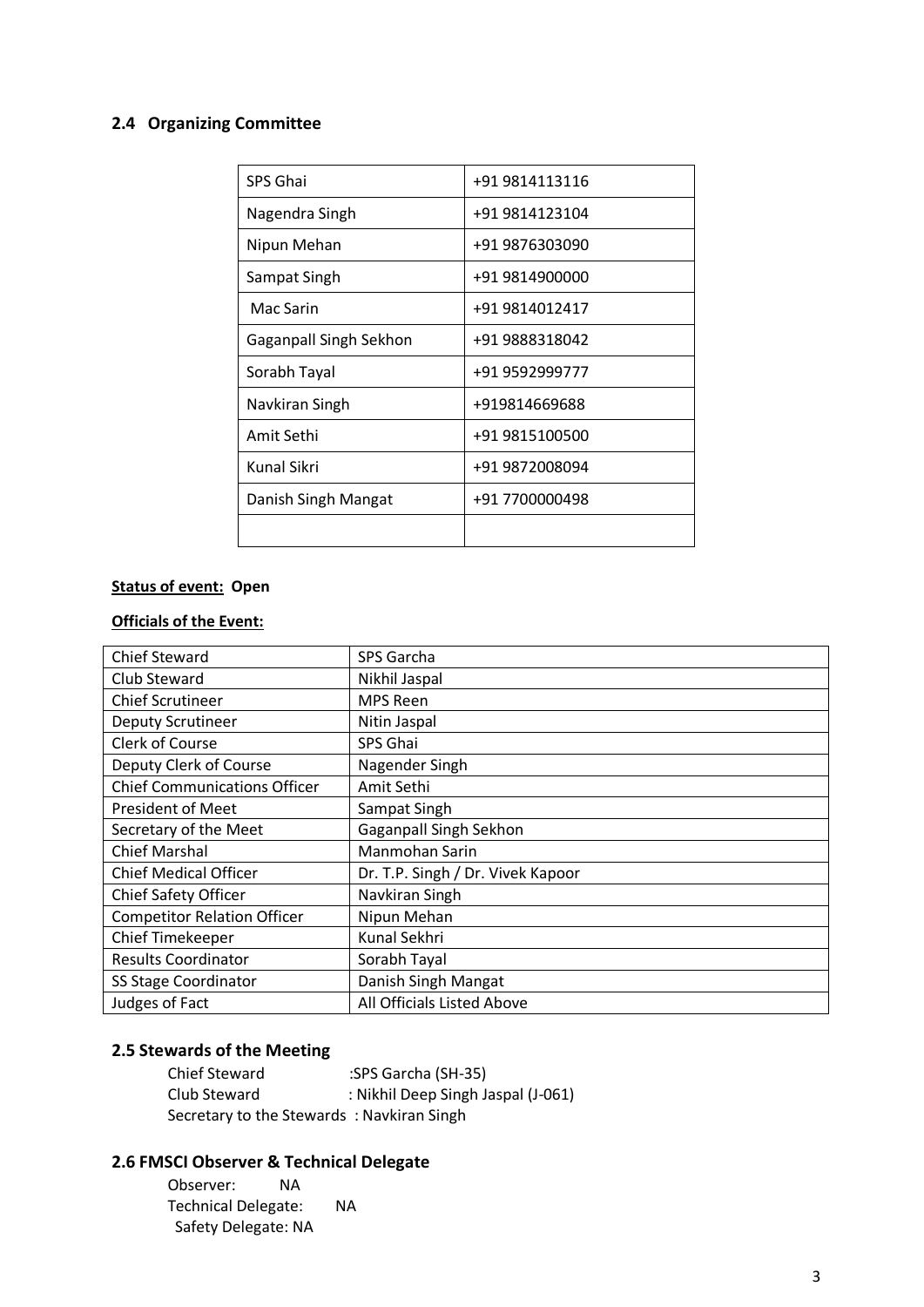## **2.7 Senior Officials**

| <b>Chief Scrutineer</b>             | <b>MPS Reen</b>                   |
|-------------------------------------|-----------------------------------|
| Deputy Scrutineer                   | Nitin Jaspal                      |
| Clerk of Course                     | SPS Ghai                          |
| Deputy Clerk of Course              | Naginder Singh                    |
| <b>Chief Communications Officer</b> | Amit Sethi                        |
| <b>President of Meet</b>            | Sampat Singh                      |
| Secretary of the Meet               | Gaganpall Singh Sekhon            |
| <b>Chief Marshal</b>                | Manmohan Sarin                    |
| <b>Chief Medical Officer</b>        | Dr. T.P. Singh / Dr. Vivek Kapoor |
| <b>Chief Safety Officer</b>         | Navkiran Singh                    |
| <b>Competitor Relation Officer</b>  | Nipun Mehan                       |
| <b>Chief Timekeeper</b>             | Kunal Sekhri                      |
| <b>Results Coordinator</b>          | Sorabh Tayal                      |
| <b>SS Stage Coordinator</b>         | Danish Singh Mangat.              |
| Judges of Fact                      | All Officials Listed Above        |

## **2.8 Rally Headquarters location & Contact details**

**Rally HQ 1:** Up to March 01, 2022 - 2000hrs.

## **St. JOHN'S OLD BOYS ASSOCIATION (SJOBA), Chandigarh**

**Address: c/o Pioneer Toyota, Plot No. 177, H & I, Industrial Area, Phase I,Chandigarh-160002**

 **Email: [secretary@sjoba.in](mailto:secretary@sjoba.in)**

**Rally HQ 2: On 04**Friday March 2022, 0730 hrs to 1850 hrs. **The Track – FOREST HILL RESORT**

**Rally HQ3**: On 05March 2022 09:00 up to 06 March 2022 1000 hrs **Gaj Retreat** V & P.O. Garhi Mansowal, Tehsil Garhshanker, Distt. Hoshiarpur, Hoshiarpur, Punjab 144523.

**Rally HQ 4 :** On 06 March 2022 10:00 Hrs up to 1900 hrs.

St. John's High School Sector 26 Chandigarh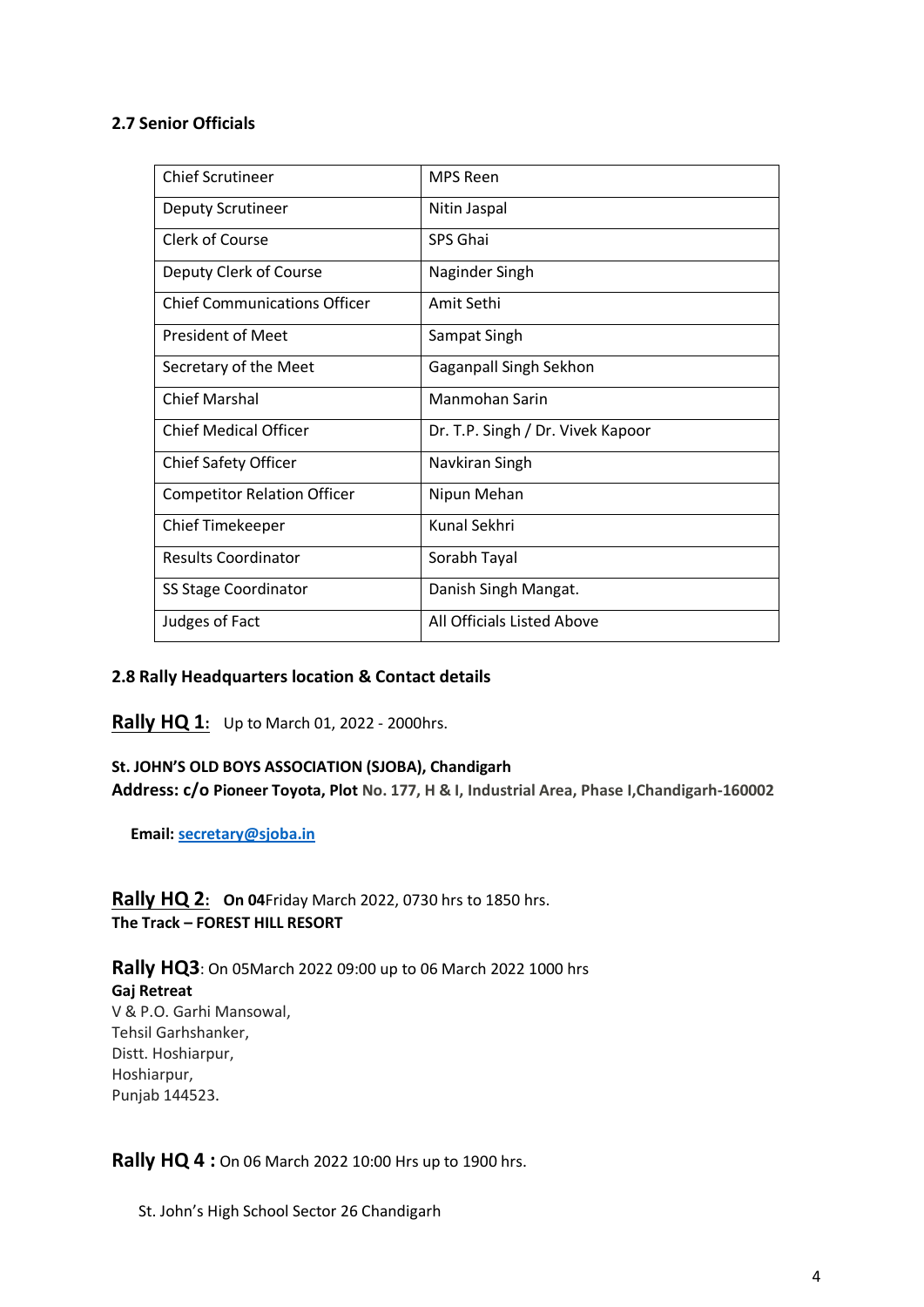## **3. Program.**

| <b>Activity</b>                     | <b>Time</b>   | <b>Date</b>   | Location                      |
|-------------------------------------|---------------|---------------|-------------------------------|
| Opening Date for Standard Entries   | 1100 hrs      | 03 Feb 2022   | Online www.sjoba.in           |
| Opening Date for Late entries       | 1100 hrs      | 18 Feb 2022   | Online www.sjoba.in           |
| <b>ENTRIES CLOSE</b>                | 1800 hrs      | 21 Feb 2022   | Online www.sjoba.in           |
| Scrutiny                            | 0800-1200 hrs | 04 Mar 2022   | <b>Forest Hill Resort</b>     |
| <b>First Stewards Meeting</b>       | 1345 hrs      | 04 March 2022 | <b>Forest Hill Resort</b>     |
| <b>Announce Start Order for SSS</b> | 1200 hrs      | 04 March 2022 | <b>Forest Hill Resort</b>     |
| Compulsory participant briefing     | 1200 hrs      | 04 March 2022 | <b>Forest Hill Resort</b>     |
| Start of SSS                        | 1230 hrs      | 04 March 2022 | <b>Forest Hill Resort</b>     |
| Parc Fermè Opens                    | 0500 hrs      | 05March 2022  | St. John's School Sec 26      |
|                                     |               |               | Chandigarh.                   |
| Parc Fermè Closes                   | 0530 hrs      | 05 March 2022 | St. John's School Sec 26      |
|                                     |               |               | Chandigarh.                   |
| Start Leg 1                         | 0600 hrs      | 05 March 2022 | St. John's School Sec 26      |
|                                     |               |               | Chandigarh.                   |
| Finish Leg 1                        | 1700 hrs      | 05 March 2022 | Gaj Retreat, Garhshanker, Pb. |
|                                     |               |               |                               |
| Parc Ferme Opens                    | 0600 hrs      | 6 Mar 2022    | Gaj Retreat, Garhshanker, Pb. |
| Parc Ferme Closes                   | 0630 hrs      | 6 Mar 2022    | Gaj Retreat, Garhshanker, Pb. |
| Start Leg 2                         | 0700 hrs      | 6 Mar 2022    | Gaj Retreat, Garhshanker, Pb. |
| End Leg 2                           | 1600 hrs      | 6 Mar 2022    | SJS, Sector 26, Chandigarh    |
| <b>Provisional Results</b>          | 1800 hrs      | 6 Mar 2022    | SJS, Sector 26, Chandigarh    |
| <b>Final Results</b>                | 1830 hrs      | 6 Mar 2022    | SJS, Sector 26, Chandigarh    |
| <b>Prize Distribution</b>           | 1930 hrs      | 6 Mar 2022    | CGA Gold Range, Sector 6 Chd  |

## **Please Note: SJS is St. John's High School.**

## **4. ENTRIES**

## **4.1Opening** / **Closing Date for Entries**

**Standard Entries Open on 1100 hrs. 03 February 2022 up till 1700 hrs 18 February 2022. Late Entries Open on 1100 hrs 19 February 2022 up till 1700 hrs21 February 2022.**

## **4.2Entry Procedure**

Those wishing to take part in this Rally must apply online [www.sjoba.in](http://www.sjoba.in/) duly completed with entry fee. as mentioned in Art 2.3 prior to Monday28 February 2022.

## **4.3Number of Competitors accepted**

The maximum number of entries accepted is 45. If more entries are received, then the organizers reserve the right to decide on whether to accept it or not.

## **4.4Classes**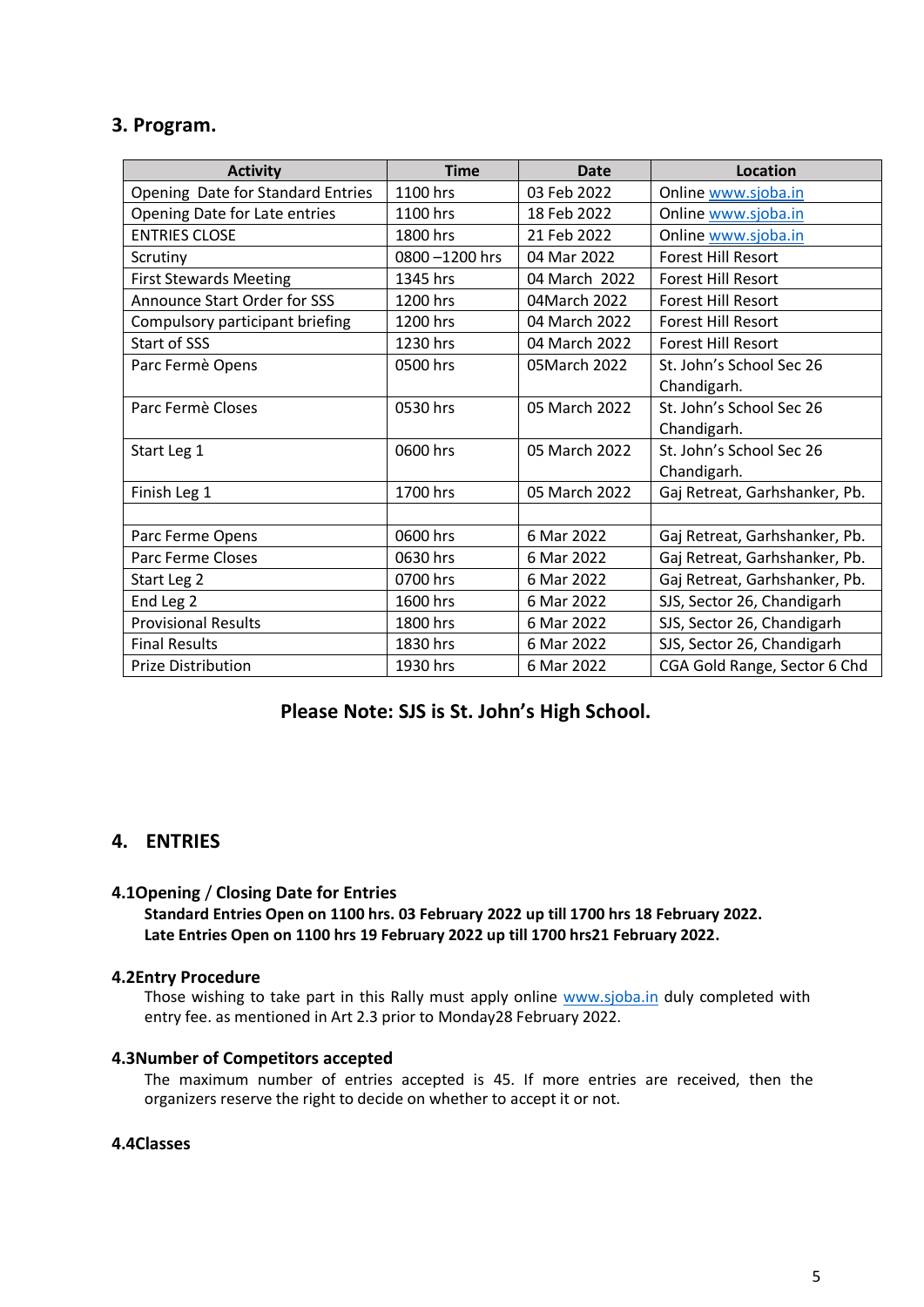|         |                   | <b>Engine Capacity</b> |
|---------|-------------------|------------------------|
| Class 1 | Group T1-2WD      | Up Till 1350 cc        |
| Class 2 | Group T1-4WD      | Up Till 1350 cc        |
| Class 3 | Group T1-4WD      | 1351and above          |
| Class 4 | Group $T1 - 2 WD$ | Over 1351cc            |
| Class 5 | Group T2 - 4WD    | Up Till 1350cc         |
| Class 6 | Group T2-4WD      | Above 1351cc           |

**The Classes formed are on the basis of cylinder capacity as follows:**

## **4.5.0 Entry Fees**

- a. Standard entry (with mandatory advertising by organizers) **STANDARD ENTRY – Rs. 35,000/- (From 3rdFebruary to 18 February 2022) LATE ENTRY – Rs. 45,000/- (From 19 February to 21 February2020)**
- b. Entry fee will be refunded in full:
	- To prospective participants whose entry has **not** been accepted
	- In the event the rally does not take place.

**Team entry Fee Rs. 15,000/- This is in addition to normal entries as per Art. 4.5.0 a.**

**A team must consist of minimum 3 vehicles and a maximum of 5 vehicles.** 

**Manufacturer: Any Automobile / ancillary manufacturer Entry Fee Rs. 50,000.00.** 

**This isin addition to normal entries as per Art. 4.5.0 a.**

## **Team should consist of minimum of 3 cars and maximum of 5 cars**

Should a minimum of five starters per class not be attained, the competitors in the class concerned will compete only for Overall Classification.

**4.5.2**DELETED.

**4.5.3** DELETED

## **4.6 Payment details**

The entry fees is payable only ONLINE.

## **4.7 Refunds**

Entry fees will be refunded in full only:

- **To competitors whose entry has not been accepted.**
- **In the case of Rally not taking place.**

The organizers may refund 50% of the entry fees to those competitors who, for reasons of "Force Majeure", duly accepted by the Organizing Committee, were unable to start in the Rally.

## **5. INSURANCE**

## **5.1 Insurance cover with FMSCI Permit**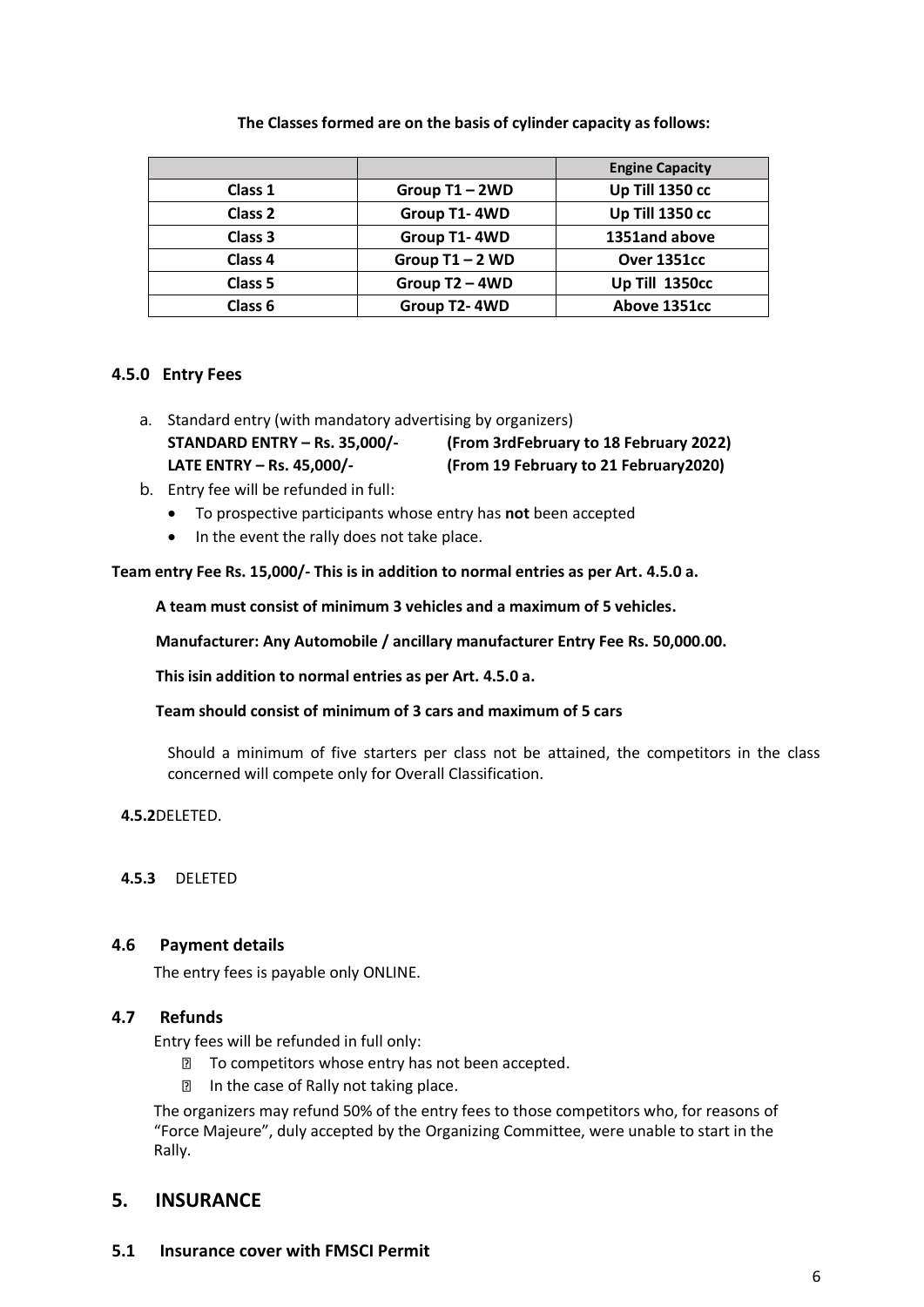Competitors: A maximum of 250 competitors with valid FMSCI Competition License participating in various events across the Country on a given day are covered for Personal Accident Insurance for Rs. 5 lakhs with Rs. 5 Lakhs medical expense extension per person.

Officials: A maximum of 100 officials officiating in various events across the Country on a given day are covered for Personal Accident Insurance for Rs.25 lakhs with Rs.1 lakh medical expense extension per person.

## **5.2 Third Party Public Liability Insurance taken by the Organizer**

The organizers have taken a third-party public liability for Rs.50 lakhs incurred during the running of the rally for injury to third persons or damage to public property.

## **5.3 Exclusion of Insurance Cover**

The Service and Reconnaissance vehicles, even those bearing Special Plates supplied by the organizers are never considered as official participants of the Rally. They are therefore not covered by the Insurance Policy of the Rally and will remain the sole responsibility of their owners.

## **5.4 Accident Reporting**

If a driver taking part in a rally is involved in an accident in which a member of the public sustains physical injury, the driver concerned must report this to the next radio point as specified in the road book and signposted on the route according to Article 3.3.3 of the GP's. If he fails to observe this rule, the Stewards may impose on the crew responsible, a penalty which may go as far as disqualification. The laws of the country must also be complied with in relation to procedures at accidents.

## **5.5 Rally Cover Insurance for Competing Vehicles**

The competing vehicles must possess **Rally Cover Insurance valid from 04 March 2022 up till mid night of 06 March 2022.**

## **6. ADVERTISING AND IDENTIFICATION**

## **6.1 Competition Numbers, advertising and Driver's and Co-Driver's names**

These will be in accordance with Articles 18, 19 of the 2021 FMSCI General Prescriptions for Stage Rallies.

## **6.2 Organizers optional advertising**

These will be in accordance with Art.18.2.1 of the 2021 FMSCI GENERAL PRESCRIPTIONS APPLYING TO ALL FMSCI STAGE RALLY.

## **6.3 Space for Organizers optional advertising**

Space for the Organizer's advertisement must bereserved on the car, unless the higher entry fees as per Art. 4.4 are paid.

## **6.4 Advertising in Service Park Bay Area**

Display of advertisements by teams & participants, in their respective Service Park Bay Area, must be confined to the inner walls of the Bay. Any advertising space other than the inner walls will need the prior permission of the organizer's and cost Rs.4000/- (per shed) for 2 days. Organizers shall have the discretion to refuse or cancel permission at any point in time.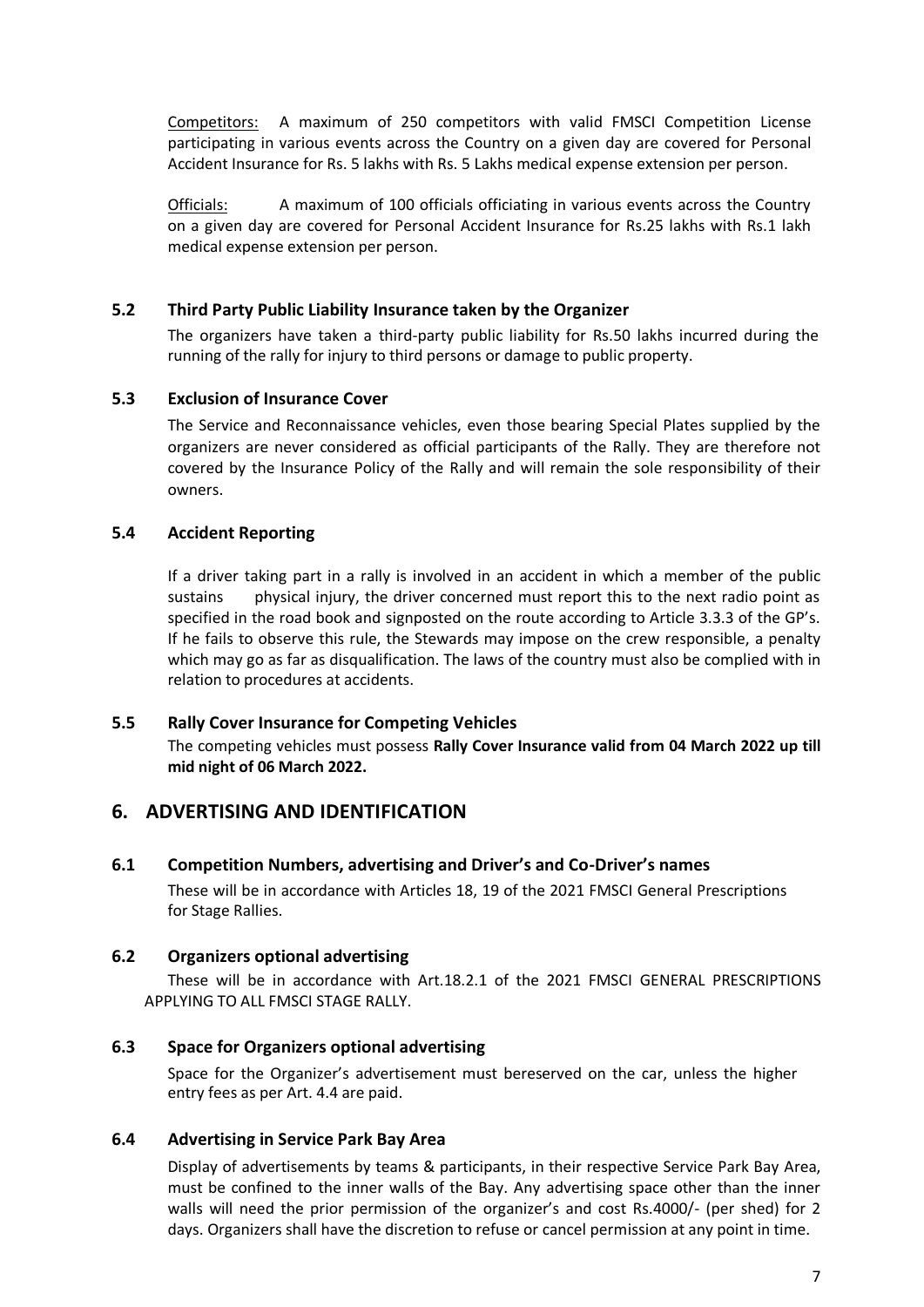## **7. TYRES**

## **7.1 Tyres Specified for use during the rally**

Tyres shall confirm to Appendix IV of FMSCI General Prescriptions.

## **8. FUEL**

Free as per 2021 Technical Regulation for Rallying.

## **9. RECONNAISSANCE**

#### **9.1 Procedure for Registration**

Crews must report to Rally Headquarters for registration prior to commencing reconnaissance.

They must submit details of the reconnaissance car.

Each crew will be issued with one vehicle identification card which must be displayed on the top of the rear side window during reconnaissance. The route is open for reconnaissance 02and 03March 2022.

**All Competitors/service crews vehicles must not carry any stickers excepting those issued by the RTO/RLA on their vehicle's windscreen. This is as per the Punjab & Haryana High Court Order.**

## **9.2 Specific and /or National Restrictions**

- **9.2.1** For all competitors reconnaissance will be carried out only on 02 and 03 of March 2022.
- **9.2.2** Reconnaissance outside the schedule will be considered a very serious offence and will be reported to the Stewards who may apply sanctions.

#### **9.2.3 DELETED.**

- **9.2.4** Maximum speed allowed on all special stages during reconnaissance is 45 Kmph exceptSuper Special Stage.
- **9.2.5** Crews must have the vehicle headlamps switched on while traveling on special stagesduring reconnaissance.
- **9.2.6** Crews are only permitted to enter a special stage from the start points shown in the road book and will NOT under any circumstances drive in a direction opposite to that of the rally, unless instructed by an official of the event.

## **9.2.7 DELETED.**

**9.2.8** Penalties for excessive speed

Refer Art. 20.2 of the 2020 FMSCI General Prescriptions.

Speeding during Reconnaissance will incur a fine applied by the Clerk of the Course as follows:

Per Kilometer per hour over the limit.

A & B Seeded Drivers Rs. 5,000/-

C Seeded Drivers Rs. 5,000/-

Other traffic infringements during reconnaissance will incur a penalty applied by the Clerk of the Course according to article 20.4.4.

The amount of fine will be unaltered by any fine imposed by Police.

Fine will be doubled in case of second offence.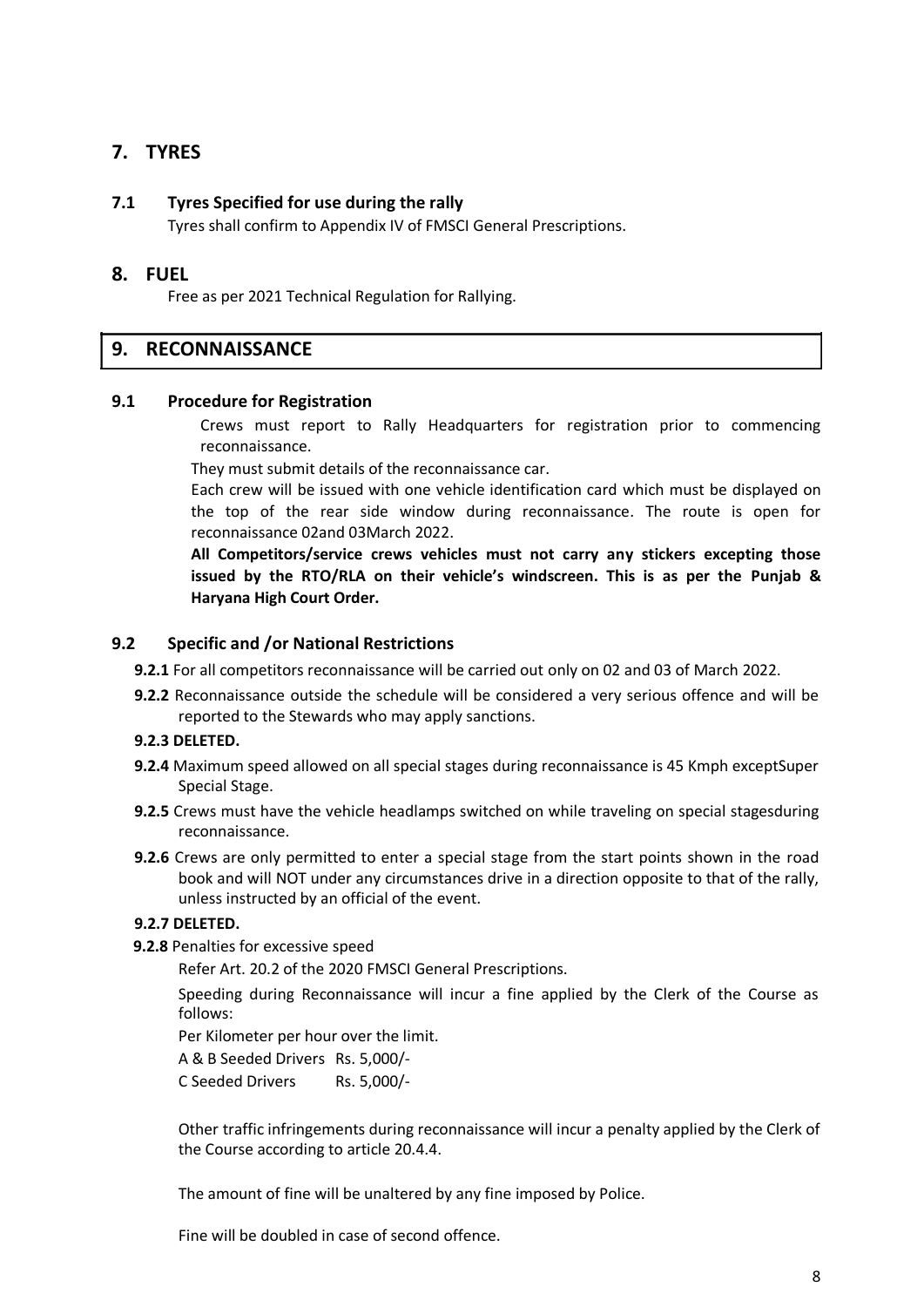## **10. ADMINISTRATIVE CHECKS**

## **10.1 Documents to be presented**

- 1) 2022 FMSCI Competitor (Entrant) License 2)
- 3) 2022 FMSCI Rally License for Driver
- 4) 2022 FMSCI Rally License for Co-Driver
- **5)** Art 10.1.1**is not required if the crew is in possession of a valid Clubsport License**
- 6) Valid Civil Driving License for Driver
- 7) Valid Civil Driving License for Co-Driver
- 8) ASN authorization for all foreign competitors and / or driver / Co-driver
- 9) Vehicle Registration Papers
- 10) Vehicle Insurance Papers
- 11) Rally Cover Insurance valid for the period of Rally
- 12) Six recent identity photos (4cm X 4cm) for Driver
- 13) Six recent identity photos (4cm X 4cm) for Co-Driver
- 14) Details concerning Reconnaissance Vehicle
- 15) Medical History Form
- 16) A letter of authority from the owner of the competing vehicle if the vehicle is not in either crew's name. (Competitors are requested to provide a copy of valid ID card of RC owner with signature for verification)
- 17) Self-attested photocopy of PAN card.
- 18) A negative RT- PCR report not older than 48 hours as on 0900 hrs 04 March 2022.
- 19) Art 10.1.18 is not required if fully vaccinated (double dose) certificate is produced.

## **COMPETITORS ARE REQUIRED TO HAVE PASSED DOCUMENTATION CHECKS PRIOR TO PRE-EVENT SCRUTINY.**

#### **10.2 Time Table**

Friday 04 March 2022 from 0800hrs to 1200 hrs. **Venue: The Track – FOREST HILL RESORT.**

## **11. PRE-EVENT SCRUTINEERING, SEALING AND MARKING**

## **11.1 Schedule**

Friday, 04 March, 2022. Venue: Forest Hill Resort

**Time / Schedule 0800 hrs up to 1200 hrs. COMPETITION NUMBERS and TIMINGS** 

**It is the sole responsibility of Competitors tocomplete all administrative/document checks and Stickering before their time slot of Pre Event Scrutiny.**

Competitors may send their vehicles for pre-event scrutiny with their representative with an authorization letter from the crew

## **11.2 Mud Flaps**

Mud flaps must comply with 2021 FMSCI Technical Regulations for 4W. Missing or ineffective mud flap will incur a penalty @ Rs. 1000/- per mud flap.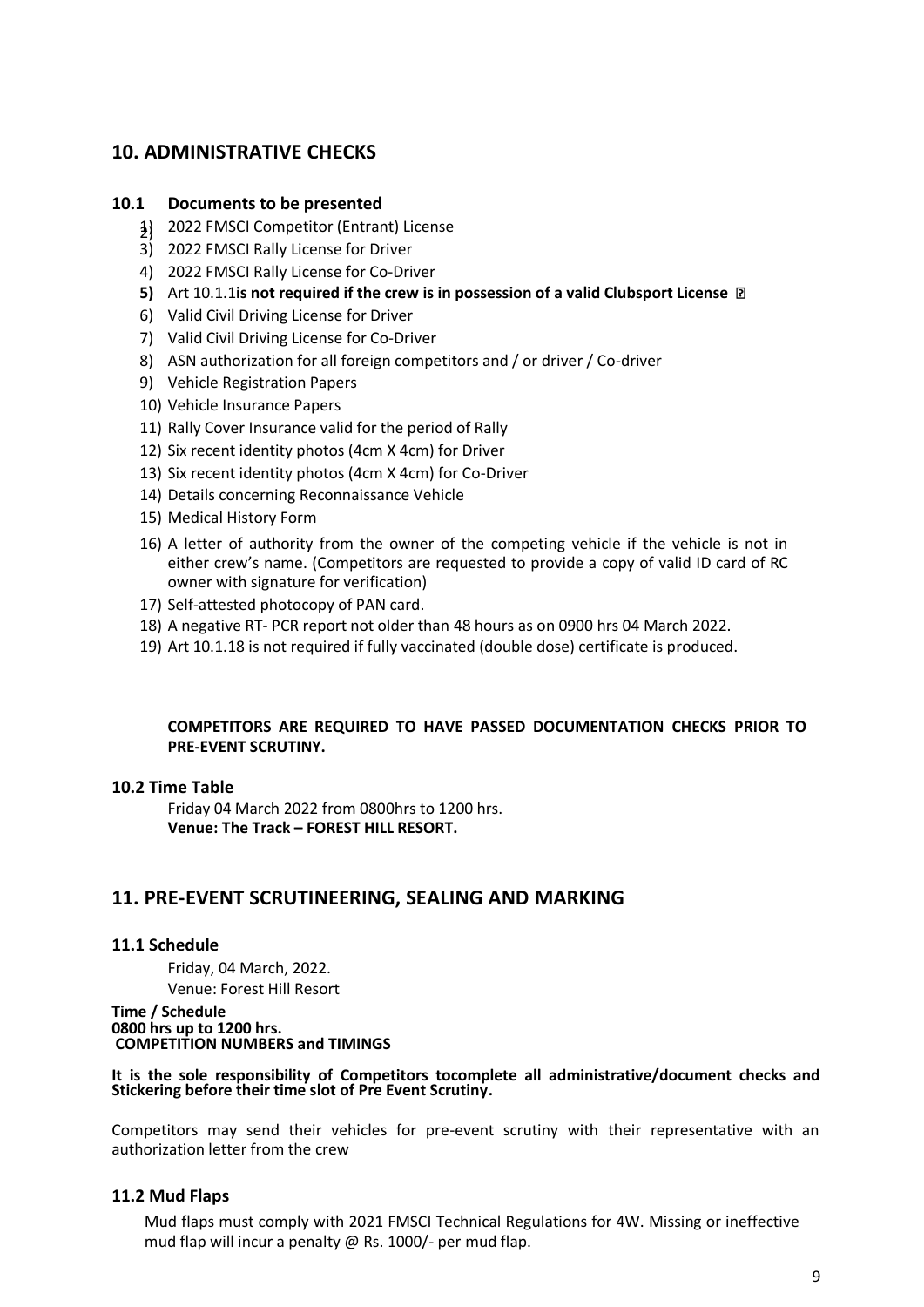## **11.3 Windows**

Windows must comply with 2021 FMSCI Technical Regulations for 4W.

## **11.4 Driver's Safety Equipment**

Safety Equipment's should comply with 2021 FMSCI Safety Requirements and will be checked at Pre-event Scrutineering.

## **11.5 Noise level**

82 dB

## **11.6 Special National Requirement**

NIL

## **11.7 Installation of Safety Tracking System**

NIL

## **12. OTHER PROCEDURES**

## **12.1 DELETED**

## **12.2 Finish Procedure**

After check in at the last TC (Early check in allowed) There after crews must follow the instructions of officials as directed to the Final Scrutineering at the Finish Parc Ferme and remain there till official final classification or instruction by Stewards of the meet.

## **12.3 Permitted early check-in/check-out**

Crews may check in early without incurring any penalty at

## **TC No END of LEG 1 on 05 March 2022 night halt.**

**TC No – Entry for Lunch at Gaj and End of LEG 206 March 2022 at St. John's High School Sector 26 Chandigarh.** 

## **12.4 Start Procedures**

## **12.4.1 Start of the SSS as per Seedings given by Organisers.**

As per Start Order published – Seeding wise in Reverse Order.

## **LEG 1 START WILL BE AS PER STANDINGS OF SSS Stage.**

Competitors will be allowed to enter the start ParcFerme 10 minutes before their scheduled start time.

## **12.4.2 Super Special Stage**

**4 kmsapprox.**

## **12.4.3 Special Stage**

A photocell or a similar laser device will be placed 40 - 75 cm from the starting line to detect the jump starts. Should the system fail, the start will be given as per Art. 37.2 Of the 2021 FMSCI General Prescriptions for Stage Rallies.

## **12.5 Special Procedures**

**DELETED**

## **12.6 Official Time used during the Rally**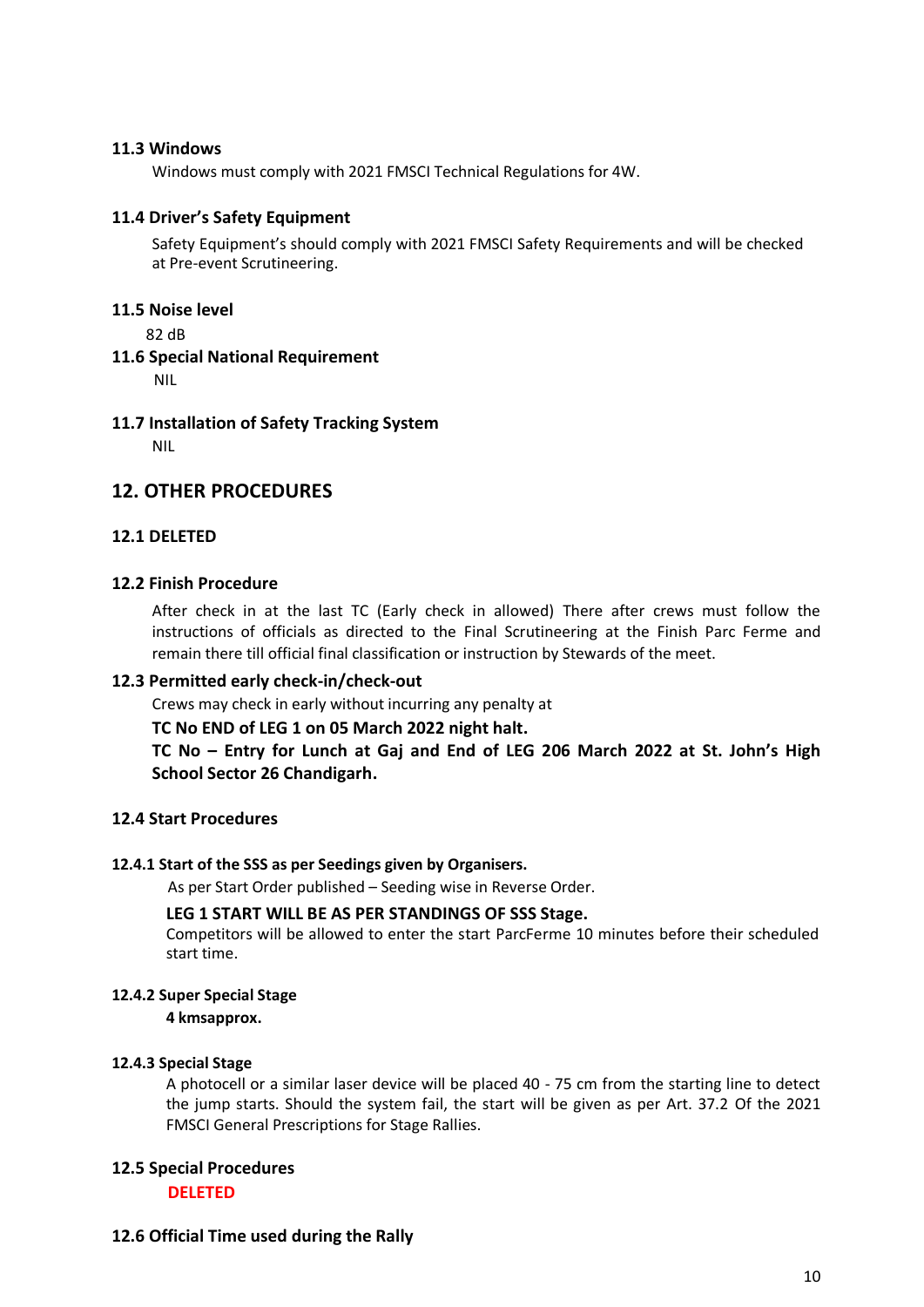Official time to be used during the rally will be that of GPS time (GMT +5.30 Hrs). This will be given at the time of Driver's Briefing.

## **12.7 Start Area**

Before the start of the competitive element of the rally, the organisers may assemble all the competing cars in a starting area, into which cars must be driven before the start time as detailed in Article 3 of the supplementary regulations. The exclusive pecuniary penalties for late arrival in the starting area shall be Rs. 1000/- per minute for every minute late. No service is allowed in the start area. Any crew reporting more than 15 minutes late at the start of a section shall not be allowed to start that section.

## **12.8 Additional Information**

Auxiliary fog lamps are recommended.

## **13. IDENTIFICATION OF OFFICIALS**

The Post Chiefs and other marshals will be identified as follows.

| Safety Marshal                     | : Orange Vest                            |
|------------------------------------|------------------------------------------|
| Safety Officer                     | : Orange Vest with White Stripe and Text |
| Post Chief                         | : Blue with white stripe and text        |
| Media                              | : Green                                  |
| Stage Commander                    | : Red with text                          |
| <b>Competitor Relation Officer</b> | : Red Jacket or Red Tabard               |
| Medical                            | : White                                  |
| Radio                              | : Yellow with blue mark                  |
| Scrutineer                         | : Black                                  |

## **14. PRIZES**

**1.**

| <b>Group</b> | First                    | <b>Second</b>            | <b>Third</b>             |
|--------------|--------------------------|--------------------------|--------------------------|
| 2 WD         | $Rs75,000/- +$ Trophies  | Rs 55,000/- + Trophies   | Rs $35,000/- +$ Trophies |
| 4 WD         | Rs $75,000/- +$ Trophies | Rs $55,000/- +$ Trophies | Rs $35,000/- +$ Trophies |

**(Fastest 2WD irrespective of being T1 or T2)**

## **(Fastest 4WD irrespective of being T1 or T2)**

| <b>Class</b> | <b>Prize</b> | Party                |
|--------------|--------------|----------------------|
| Class 1      | Class Trophy | Driver and Co Driver |
| Class 2      | Class Trophy | Driver and Co Driver |
| Class 3      | Class Trophy | Driver and Co Driver |
| Class 4      | Class Trophy | Driver and Co Driver |
| Class 5      | Class Trophy | Driver and Co Driver |
| Class 6      | Class Trophy | Driver and Co Driver |

**TROPHIES FOR 1st, 2nd and 3rd Positions. The organizers reserve the right to amend/add to the prizes.**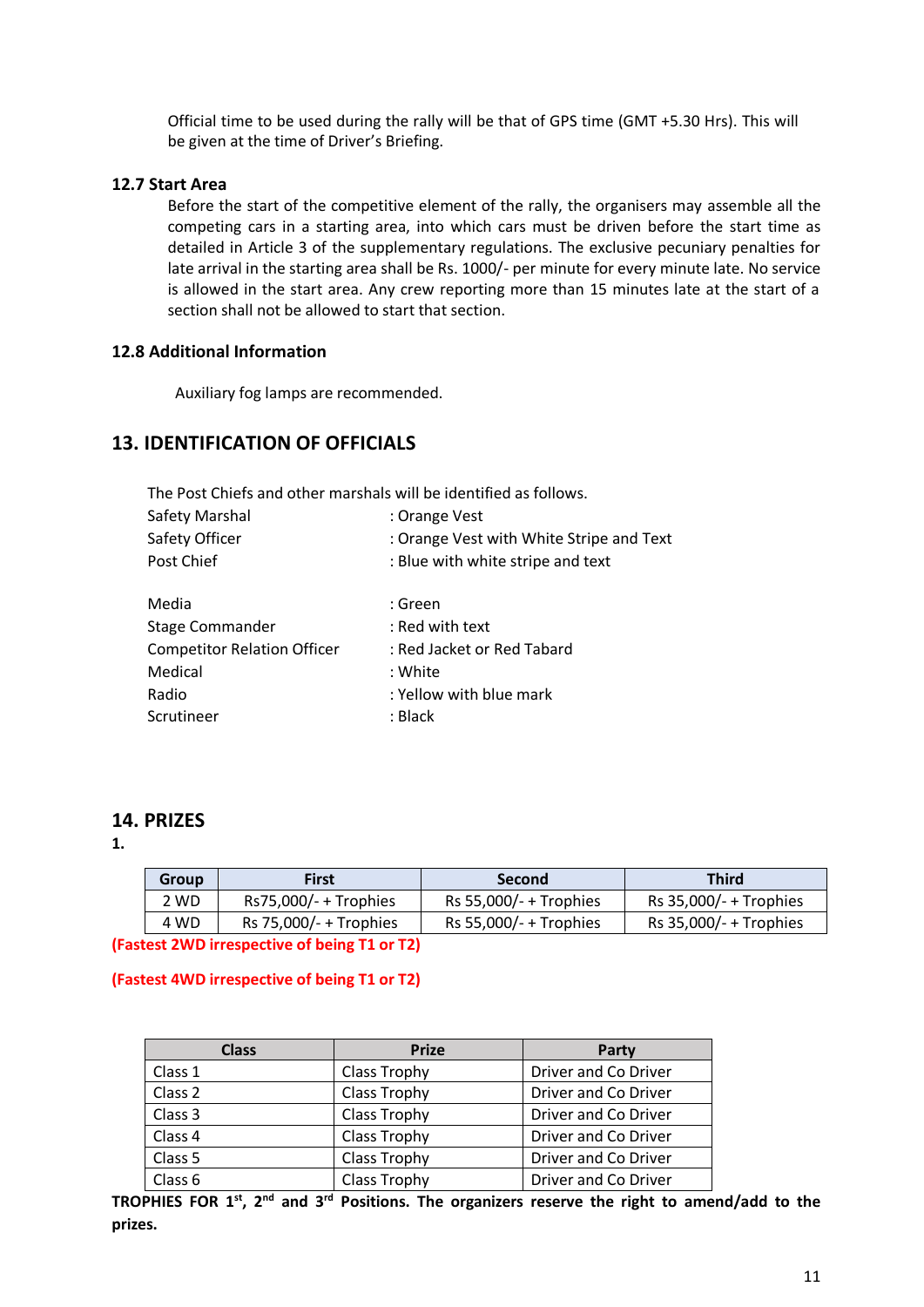## **TEAM PRIZE: TROPHY**

Prize for the winning Team is only applicable with the entry of a minimum of Two Teams and provided that at least 3 finishers are there from a team. They may be in the same or different Groups.

## **COUP DE DAMES: TROPHY**

This is a prize for the Winner amongst "All Ladies Team"

```
SSS Stage : 2 WD Group TROPHY for 1st, 2nd and 3rd
```

```
SSS Stage : 4 WD Group TROPHY for 1st, 2nd and 3rd
```
- If less than 3 entries Only  $1^{st}$ Cash prize + Prize Trophy (WHEREVER APPLICABLE)
- If 3-5 entries Only  $1^{st}$ &  $2^{nd}$  Cash prize + Trophy (WHEREVER APPLICABLE)
- If 6 entries & above  $-1^{st}$ ,  $2^{nd}$ &  $3^{rd}$  Cash Prize + Trophy (WHEREVER APPLICABLE)

## **16. POST EVENT SCRUTINY / FINAL CHECKS**

Sunday,06March 2022, Sunday,at 18:00hrs. Venue: Rally HQ 4

 **St.John;s High School**

 **Sector 26** 

 **Chandigarh**

A representative of the entrant as well as mechanics with appropriate tools (in case of dismantling) must be present at the final check.

## **17. PROTESTS & APPEALS ( As per Art 55.1 & 55.2 of the GP )**

## **17.1 PROTESTS**

The protest fee is Rs.18,000/- + 18% GST. Total Rs.21,240/-

If the protest requires the dismantling and re-assembly of different parts of a car, the protestor must lodge an additional deposit. The additional deposit for a protest involving a clearly defined part of the car (engine, transmission, steering, braking system, electrical installation, bodywork, etc.) Rs. 6000/-.

The expenses incurred for the work and by the transport of the car shall be borne by the claimant if the protest is unfounded, or by the competitor against whom the protest is lodged if it is upheld.

If the protest is unfounded, and if the expenses incurred by the protest (Scrutineering, transport, etc.) are higher than the amount of the deposit, the difference shall be borne by the claimant. Conversely, if the expenses are less, the difference shall be returned.

Note: all fees are inclusive of taxes applicable in India.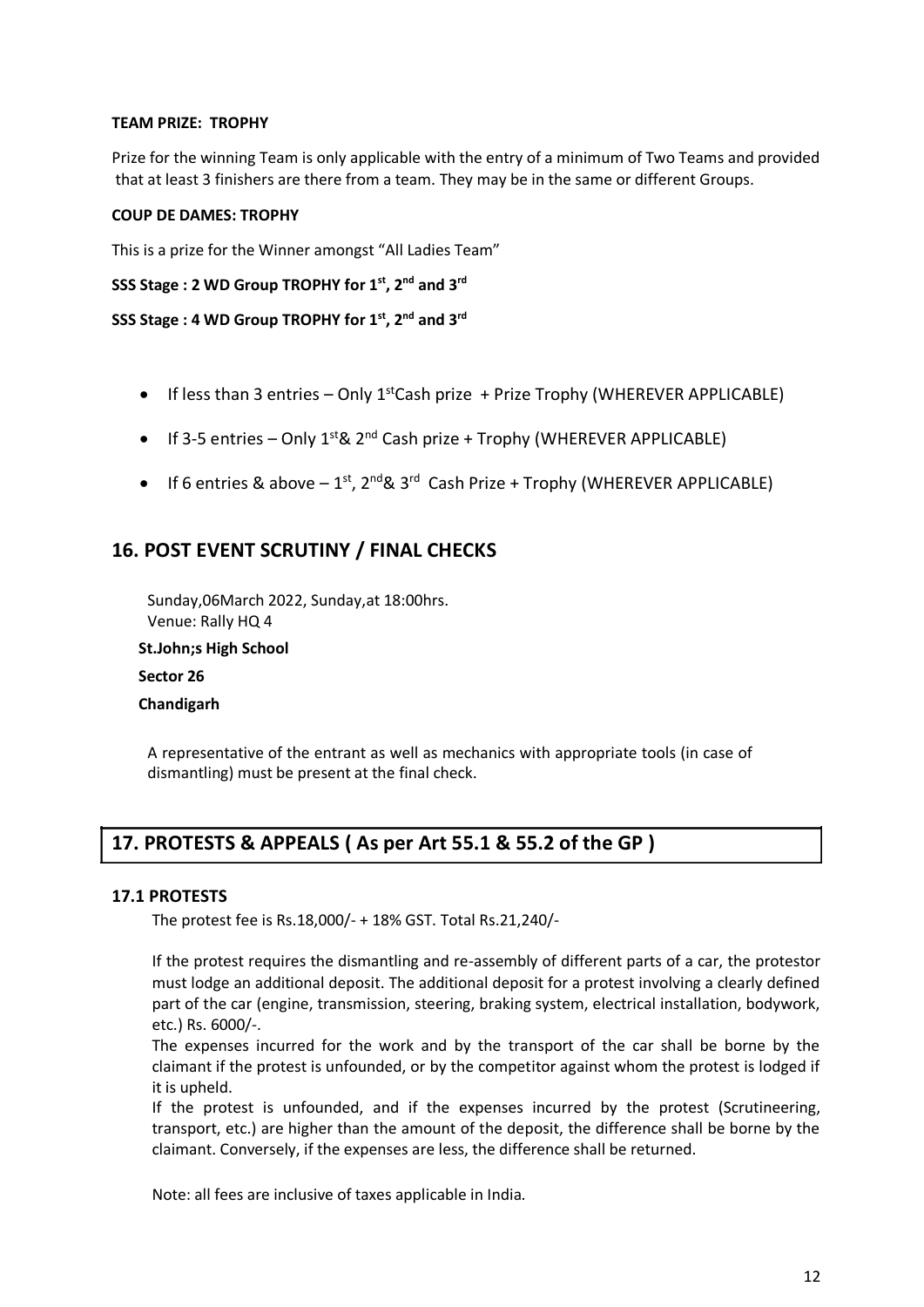## **17.2 APPEALS (As per Art. 55.5 of the GP)**

Appeal Fees: ₹113,280/= (Rupees One Lakh Thirteen Thousand Two Hundred Eighty Only) (₹96,000/= +₹17,280/= GST)

## Appendix I

## **DRAFT- ITINERARY**

## **Note- The Itinerary printed in the road book shall be taken as the Final & Definitive Version**

Note- The Itinerary printed in the road book shall be taken as the Final & Definitive Version

| SJOBA HERO RALLY 2022 - ITINERARY |                                                      |             |               |              |                                     |              |                      |
|-----------------------------------|------------------------------------------------------|-------------|---------------|--------------|-------------------------------------|--------------|----------------------|
|                                   | DAY 1, LEG 1, SECTION 1 & 2, SATURDAY 5th MARCH 2022 |             |               |              | Sunrise= 06:30 Hrs Sunset 17:57 Hrs |              |                      |
|                                   |                                                      |             |               |              |                                     | <b>First</b> |                      |
|                                   |                                                      | <b>SS</b>   | <b>LIASON</b> | <b>TOTAL</b> | <b>TARGET</b>                       | <b>CAR</b>   |                      |
| TC/SS                             | <b>LOCATION</b>                                      | <b>DIST</b> | <b>DIST</b>   | <b>DIST</b>  | <b>TIME</b>                         | <b>DUE</b>   |                      |
| 0                                 | <b>SJS</b>                                           |             |               |              |                                     | 06:00        |                      |
| $\mathbf{1}$                      |                                                      |             | 56.00         | 56.00        | 02:00                               | 08:00        |                      |
| <b>SS1</b>                        | <b>Rail Majra</b>                                    | 16.20       |               |              |                                     | 08:03        |                      |
| 2                                 |                                                      |             | 1.40          | 17.60        | 00:36                               | 08:39        |                      |
| SS <sub>2</sub>                   | <b>Thathiala</b>                                     | 16.47       |               |              |                                     | 08:42        |                      |
| 3                                 |                                                      |             | 0.50          | 16.97        | 00:49                               | 09:31        | Section 1            |
| <b>SS3</b>                        | Kanuan <sub>2</sub>                                  | 13.06       |               |              |                                     | 09:34        |                      |
| 4                                 |                                                      |             | 35.90         | 48.96        | 00:59                               | 10:33        |                      |
| <b>SS4</b>                        | Shahpur                                              | 14.50       |               |              |                                     | 10:36        |                      |
| 5                                 |                                                      |             | 2.64          | 17.14        | 00:51                               | 11:27        |                      |
| SS5                               | Pandori                                              | 10.22       |               |              |                                     | 11:30        |                      |
| 5A                                | <b>REGROUP-IN (Lunch Gaj Retreat)</b>                |             | 5.92          | 16.14        | 00:45                               | 12:15        |                      |
| 5B                                | Regroup OUT                                          |             |               |              |                                     | 19:30        |                      |
| 6                                 |                                                      |             | 7.60          | 7.60         | 00:21                               | 19:51        |                      |
| <b>SS6</b>                        | Mehandpur                                            | 5.91        |               |              |                                     | 19:54        | Section <sub>2</sub> |
| 6A                                | End of leg 1 Gaj Retreat                             |             | 0.14          | 6.05         | 00:50                               | 20:44        |                      |
|                                   | Leg 1 Totals                                         | 76.36       | 110.10        | 186.46       |                                     |              |                      |

| DAY 2, LEG 2, SECTION 3 & 4, SUNDAY 6th MARCH 2022 |                          |             | Sunrise - 06:31 Hrs Sunset-17:57 Hrs |              |               |            |          |
|----------------------------------------------------|--------------------------|-------------|--------------------------------------|--------------|---------------|------------|----------|
|                                                    |                          |             |                                      |              |               | 1ST        |          |
|                                                    |                          | SS          | <b>LIASON</b>                        | <b>TOTAL</b> | <b>TARGET</b> | <b>CAR</b> |          |
| TC/SS                                              | <b>LOCATION</b>          | <b>DIST</b> | <b>DIST</b>                          | <b>DIST</b>  | <b>TIME</b>   | <b>DUE</b> |          |
| 6B                                                 | <b>Start Gaj Retreat</b> |             |                                      |              |               | 07:00      |          |
| 7                                                  |                          |             | 0.74                                 | 0.74         | 00:20         | 07:20      |          |
| SS <sub>7</sub>                                    | Ratanpur                 | 9.04        |                                      |              |               | 07:23      | $\omega$ |
| 8                                                  |                          |             | 24.32                                | 33.36        | 01:14         | 08:37      |          |
| SS <sub>8</sub>                                    | <b>Dalewal</b>           | 8.05        |                                      |              |               | 08:40      | Section  |
| 9                                                  |                          |             | 13.16                                | 21.21        | 00:52         | 09:32      |          |
| SS <sub>9</sub>                                    | Mehandwani               | 13.93       |                                      |              |               | 09:35      |          |
| 10                                                 |                          |             | 1.12                                 | 15.05        | 01:01         | 10:36      |          |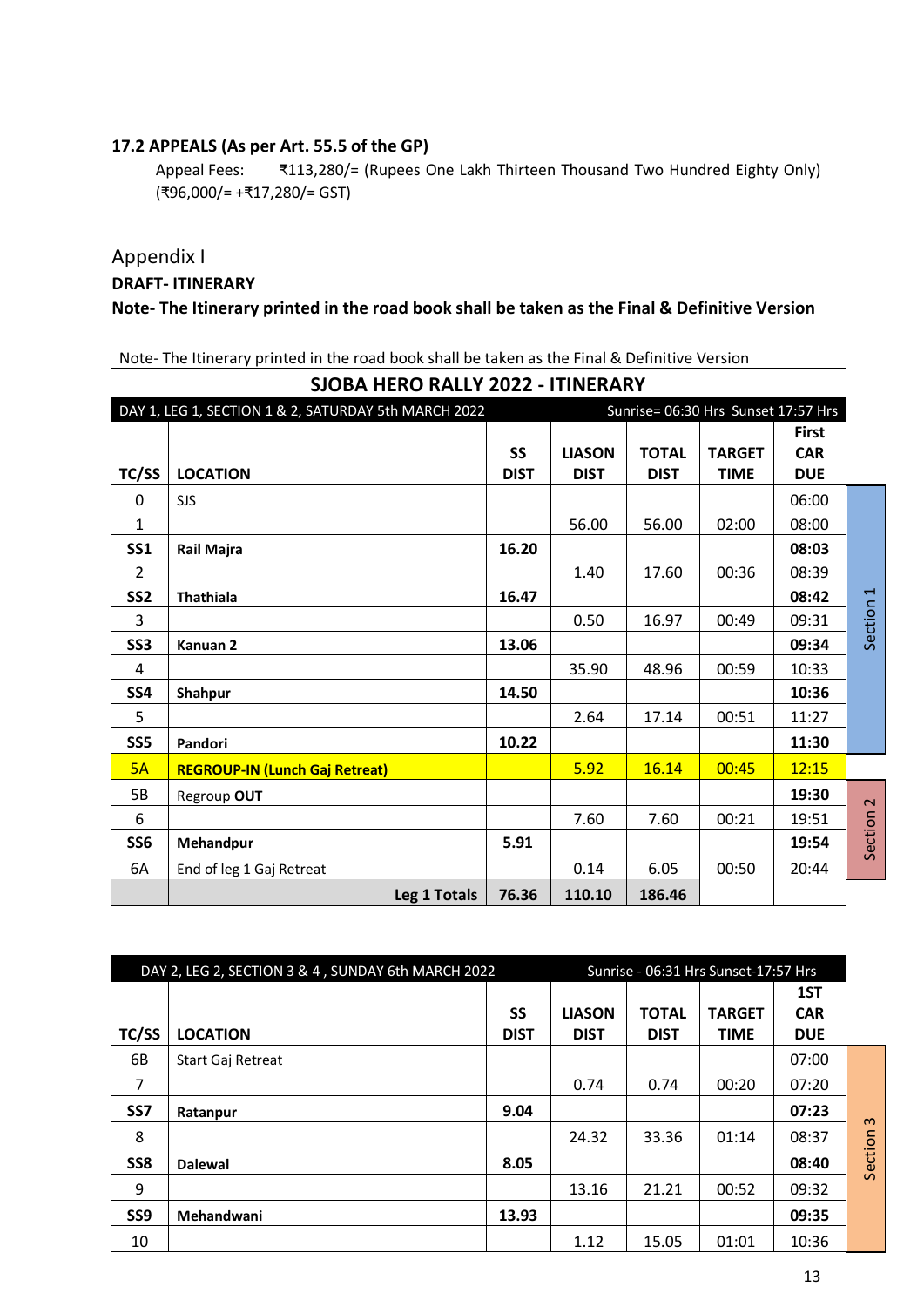| <b>SS10</b> | Gondpur                               | 9.24  |        |        |       | 10:39 |                |
|-------------|---------------------------------------|-------|--------|--------|-------|-------|----------------|
| 11          |                                       |       | 4.07   | 13.31  | 00:30 | 11:09 |                |
| <b>SS11</b> | <b>Mansowal</b>                       | 11.02 |        |        |       | 11:12 |                |
| 11A         | <b>ReGROUP-IN (Lunch Gaj Retreat)</b> |       | 5.99   | 17.01  | 00:37 | 11:49 |                |
| 11B         | Regroup OUT                           |       |        |        |       | 13:00 | $\overline{a}$ |
| 11C         | Finish of Rally - SJS                 |       | 115.23 | 115.23 | 02:40 | 15:40 | Sec            |
|             | Leg 2 Totals                          | 51.28 | 164.63 | 215.91 |       |       |                |

| <b>TOTALS OF THE RALLY</b>        | SS Dist | Liaison | Total  | <b>SS %</b> |
|-----------------------------------|---------|---------|--------|-------------|
| LEG I, 5 <sup>th</sup> March 2022 | 76.36   | 110.10  | 186.46 | 40.95       |
| LEG 2, 6 <sup>th</sup> March 2022 | 51.28   | 164.63  | 215.91 | 23.75       |
| <b>TOTAL 11 SS</b>                | 127.64  | 274.73  | 402.37 | 31.72       |

Appendix II

| <b>Competitor Relationship Officer's</b> |  |  |  |  |
|------------------------------------------|--|--|--|--|
|                                          |  |  |  |  |
| NIPUN MEHAN - +91 9876303090             |  |  |  |  |
|                                          |  |  |  |  |
| WILL BE PRESENT AT                       |  |  |  |  |
| <b>D.U.UQQ</b><br>.                      |  |  |  |  |

| WILL DE FREJEIN FAI                                                  |  |
|----------------------------------------------------------------------|--|
| <b>Rally HQ 2: On 04 Friday March 2022, 0730</b><br>hrs to 1850 hrs. |  |
| <b>Forest Hill Resort</b>                                            |  |
|                                                                      |  |
| <b>Rally HQ3</b> : On 05March 2022 09:00 up to 06                    |  |
| March 2022 1000 hrs                                                  |  |
| Gaj Retreat,                                                         |  |
| V & P.O. Garhi Mansowal,                                             |  |
| Tehsil Garhshanker,                                                  |  |
| Distt. Hoshiarpur,                                                   |  |
| Hoshiarpur,                                                          |  |
| Punjab 144523.                                                       |  |
|                                                                      |  |
| <b>Rally HQ 4:</b> On 06 March 2022 10:00 Hrs up                     |  |
| to 1900 hrs.                                                         |  |
|                                                                      |  |
| St. John's High School Sector 26 Chandigarh                          |  |